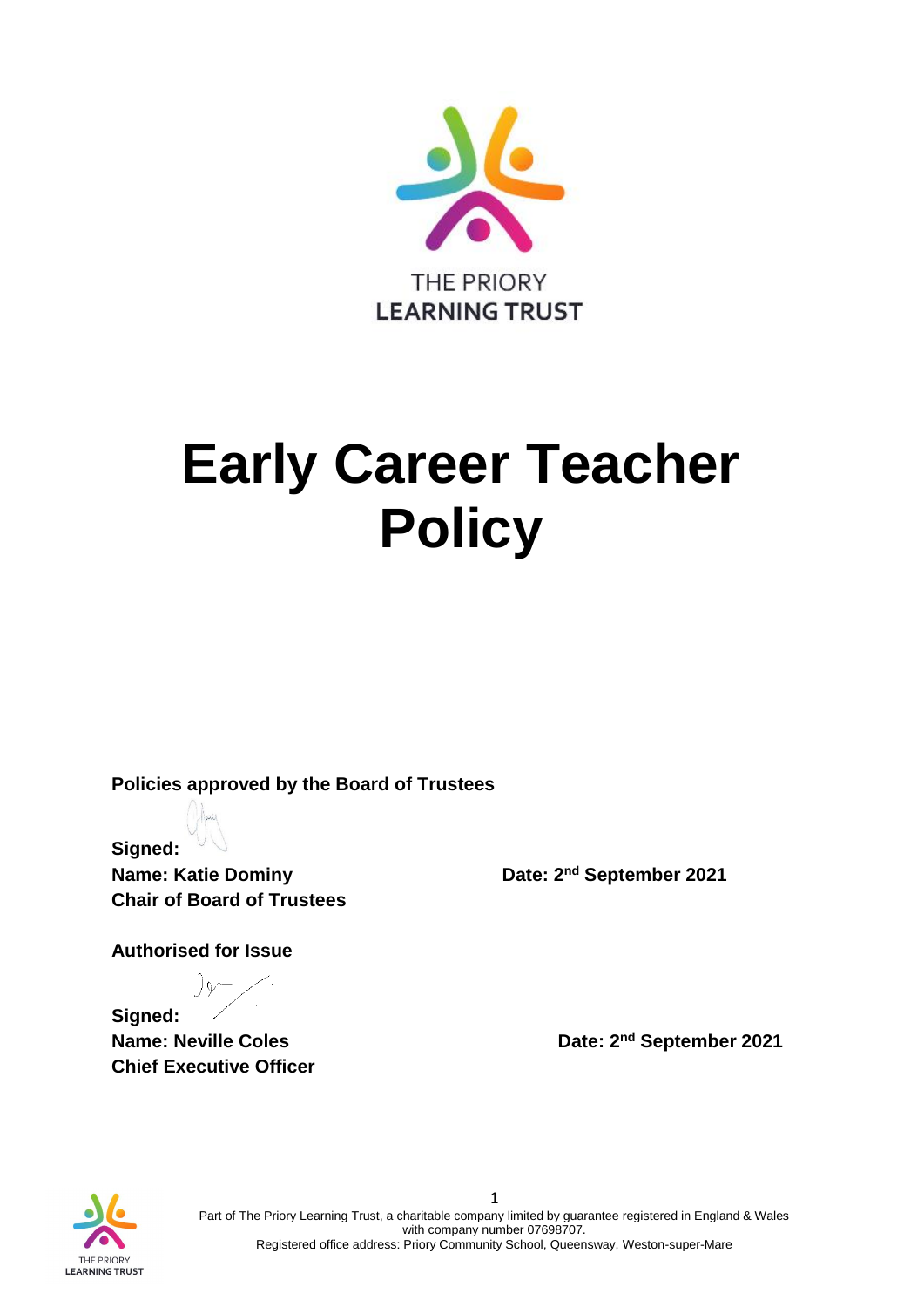## **History of Policy Changes**

| <b>Date</b> | <b>Version</b> | Change     | Origin of<br>Change e.g.<br>TU request,<br>change in<br>legislation. | Changed by  |
|-------------|----------------|------------|----------------------------------------------------------------------|-------------|
| May 2021    |                | New policy | Change in<br>legislation                                             | Denise Hurr |

This policy applies to The Priory Learning Trust and all its schools.

| Date policy adopted | September 2021 |
|---------------------|----------------|
| Review cycle        | Annual         |
| Review date         | May 2022       |

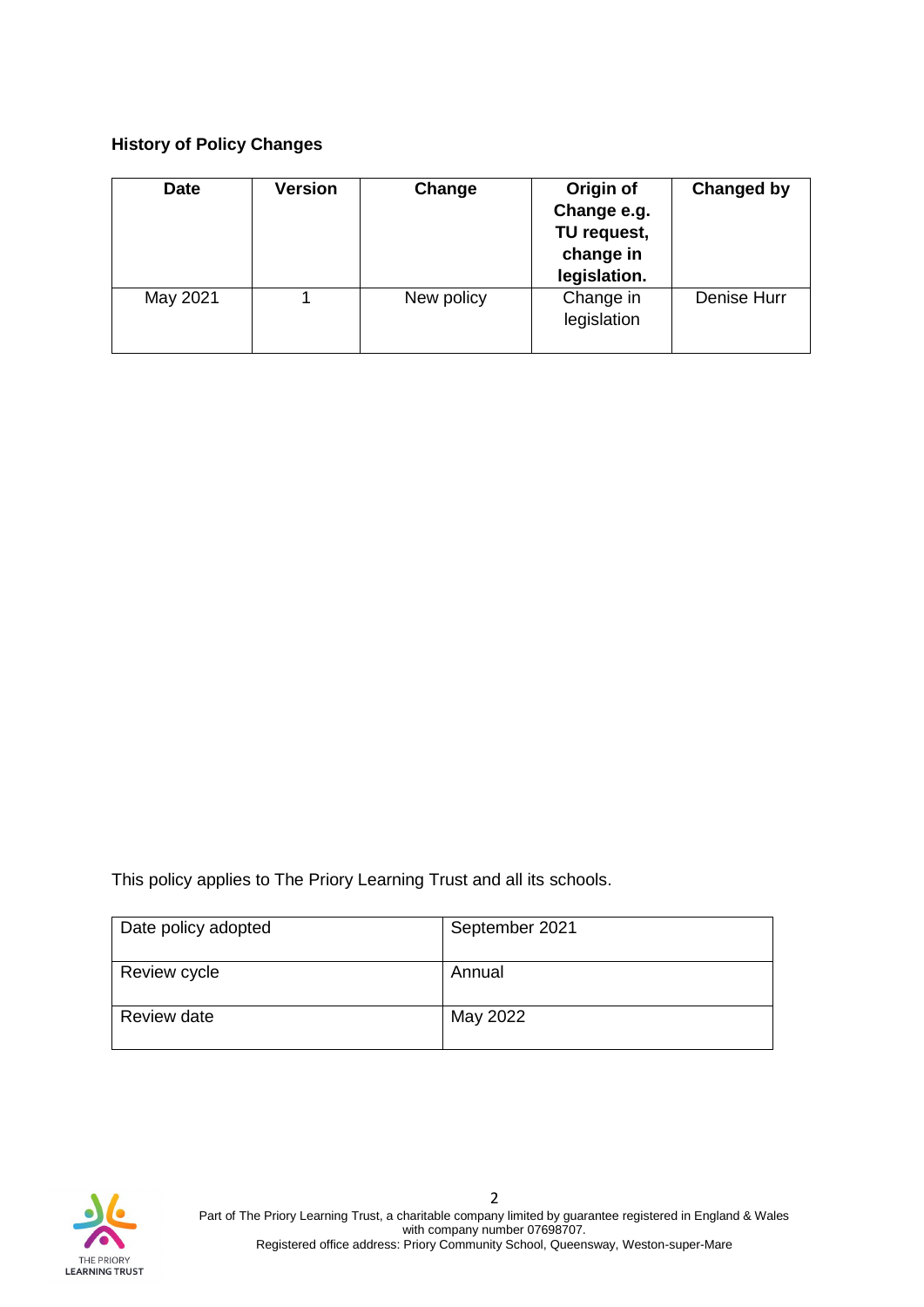# **Contents**

| 3. Roles and Responsibilities 4 |  |
|---------------------------------|--|
|                                 |  |
|                                 |  |
|                                 |  |
|                                 |  |
|                                 |  |

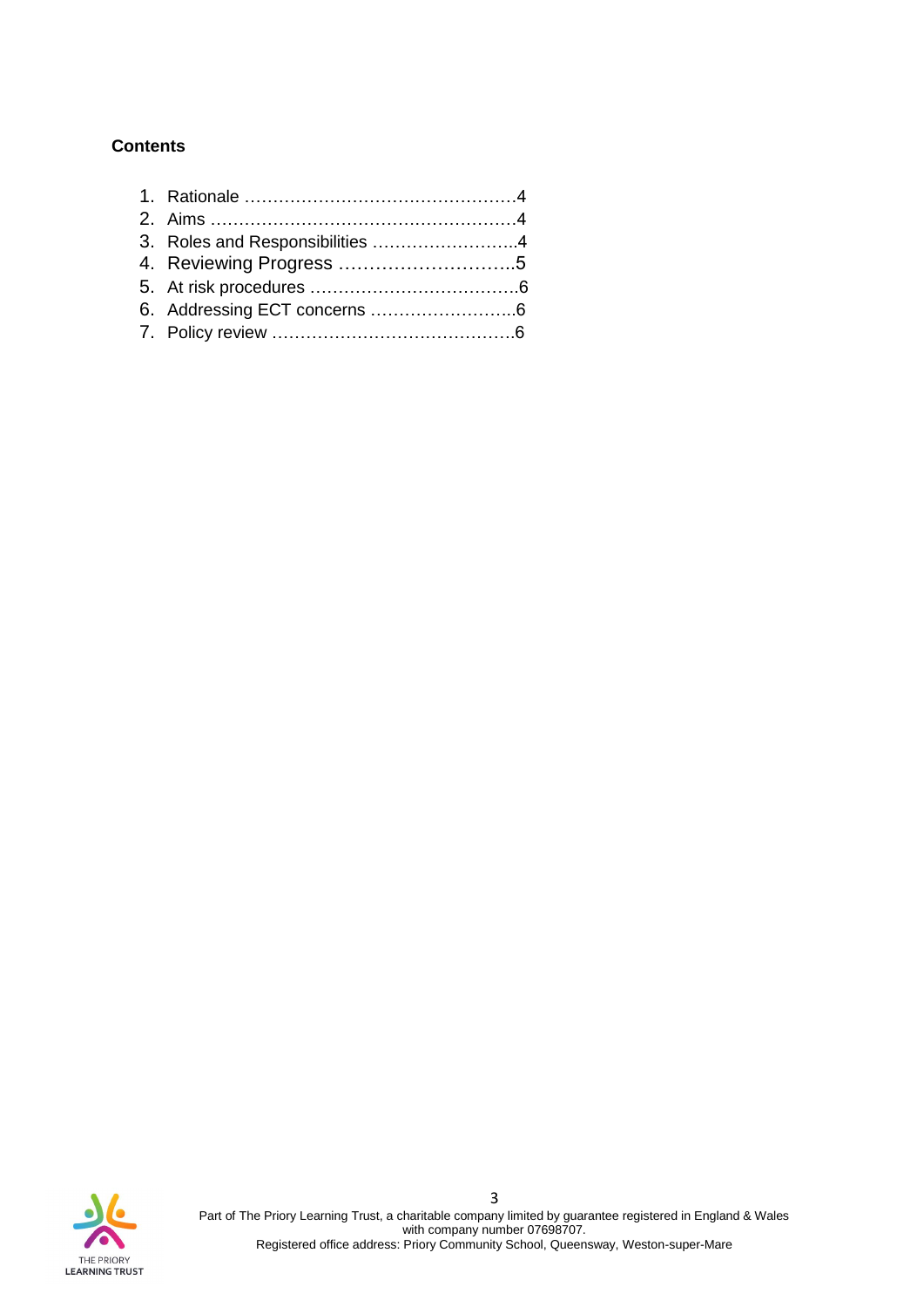# **1. Rationale**

The first few years of teaching is not only very demanding but also of critical significance in the professional development of the new teacher. It is vital that new teachers get a good start to their teaching careers through appropriate transitional support. Our school's Early Career Teacher (ECT) provision is aimed at ensuring a smooth transition from training into the teaching profession through appropriate guidance, support and challenge. Our 2 year ECT programme will enable our ECTs to establish a secure foundation upon which a successful teaching career can be built.

## **2. Aims**

Our Trust's ECT programme meets the statutory requirements of the Early Career Framework through a full induction programme led by Ambition Institute.

Specifically, we will provide

- A programme of training that supports the ECT to understand and apply the knowledge and skills set out in the Early Career Framework
- Regular one to one mentoring sessions from a designated mentor who holds QTS
- Support and guidance from a designated Induction Tutor who holds QTS
- Weekly short observations of the ECT teaching by experienced colleagues with prompt written as well as oral feedback on teaching observed
- Professional review of progress conducted by the Induction Tutor to set and review development targets against the Teachers' Standards
- ECT's observation of experienced teachers in their own and other schools
- A reduction of 10% of the average teacher's workload (in addition to PPA time). This time is for professional development activities and meetings with the mentor in year 1
- A reduction of 5% of the average teacher's workload (in addition to PPA time). This time is for professional development activities and meetings with the mentor in year 2
- Detailed success criteria for any areas identified as making an ECT at risk of not meeting the Teachers' Standards

The whole staff will have access to the school's Early Career Teacher Policy and are encouraged to participate, wherever possible, in its implementation and development e.g. by allowing ECTs to observe their lessons, and having open dialogue with ECTs about teaching and learning.

A 2 year induction will have no adverse impact upon an early career teachers' pay or career progression opportunities. Early career teachers will still be able to progress on the pay scale as current arrangements allow, both during and after induction. (For further information please see TPLT Pay Policy)

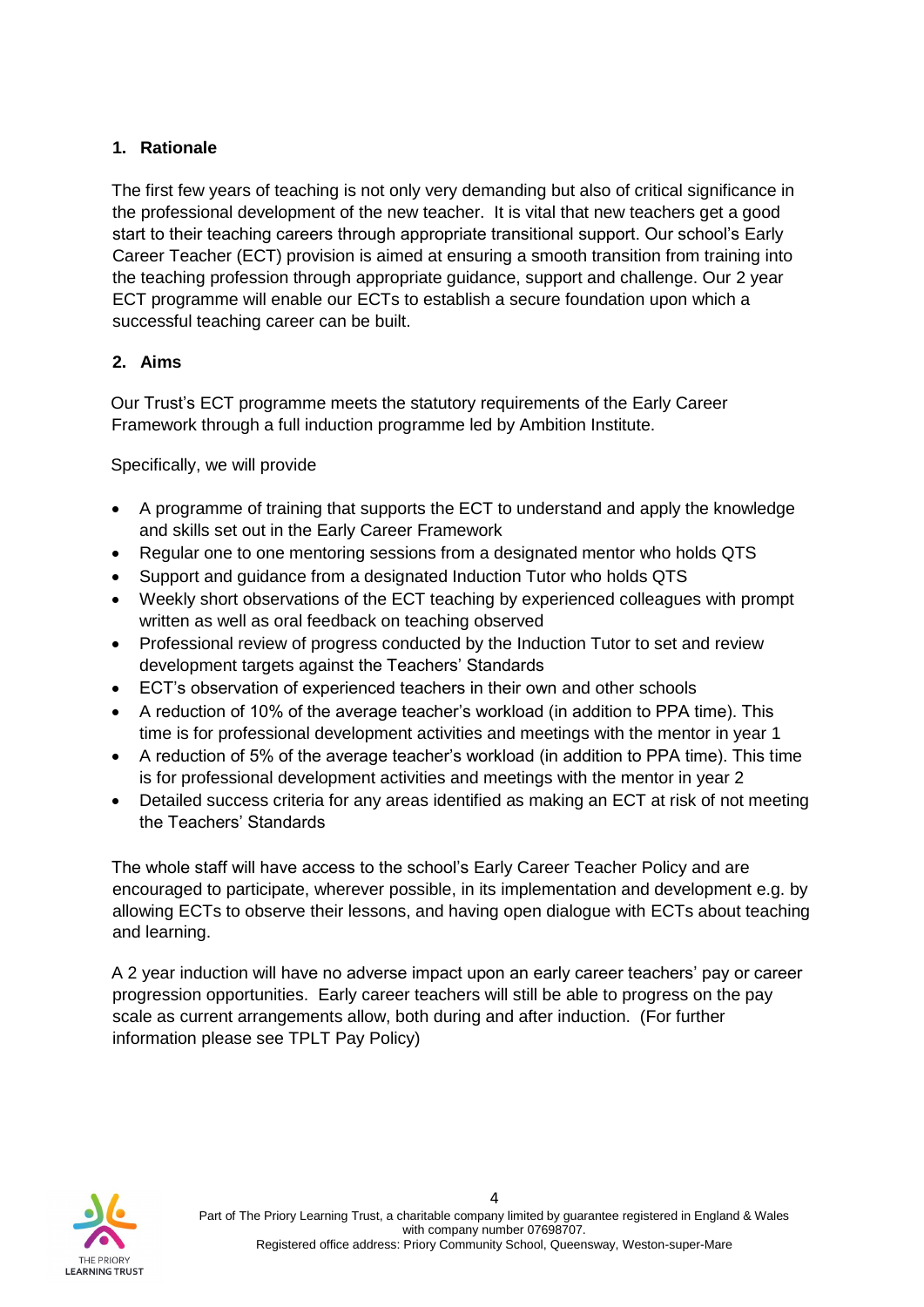# **3. Roles and Responsibilities**

#### **The Trust Board**

The Trust Board will be fully aware of the law which sets out the school's responsibility to provide the necessary monitoring, support and assessment for ECTs. Careful consideration is given, prior to any decision to appoint an ECT, as to whether the school currently has the capacity to fulfil all of its obligations. The Trust Board will be kept aware and up to date about the progress of ECTs, through the Head of Training School's report or direct contact with the Induction tutor in each School.

#### **The Principals**

The Principals within The Priory Learning Trust (TPLT) play a significant and leading role in the process of inducting new colleagues to the profession. While responsibility for the implementation of Early Career Framework (ECF) has been delegated to the school based Induction Tutor, the Principals will also receive feedback on the ECT. Statutory responsibilities for the Principal are:

- ensuring an appropriate programme and support are in place
- recommending to the Appropriate Body whether an ECT has met the requirements for satisfactory completion of the induction period.

#### **Head of Training School Alliance**

The Head of Training School Alliance is responsible for supporting the Induction Tutors in the schools. This includes meeting regularly throughout the year to discuss the progress of ECTs and supporting with the Appropriate Body in managing any underperformance.

#### **Induction Tutor**

The Induction tutor will provide regular monitoring and support and co-ordinate assessment of the ECT. The Induction Tutor should hold QTS to enable them to assess the ECT's progress against the Teachers' Standards. The role embraces various tasks, such as providing support and guidance, monitoring of the completion of Assessment reports and the rigorous, fair and consistent assessment of ECT performance. Training for this role will be provided.

#### **Mentor**

Each ECT will have a mentor who will provide regular mentoring. The mentor will hold QTS to ensure they have the skills and knowledge to be successful. The mentor will need time to carry out the role effectively and to meet the needs of the ECT. This includes attending regular mentoring sessions and mentor training where appropriate. The Mentor will contribute to judgements about the ECT's progress against the Teachers' Standards and the completion of the Assessment forms. Continued training for mentors will be provided.

#### **4. Reviewing progress**

#### **Progress Reviews**

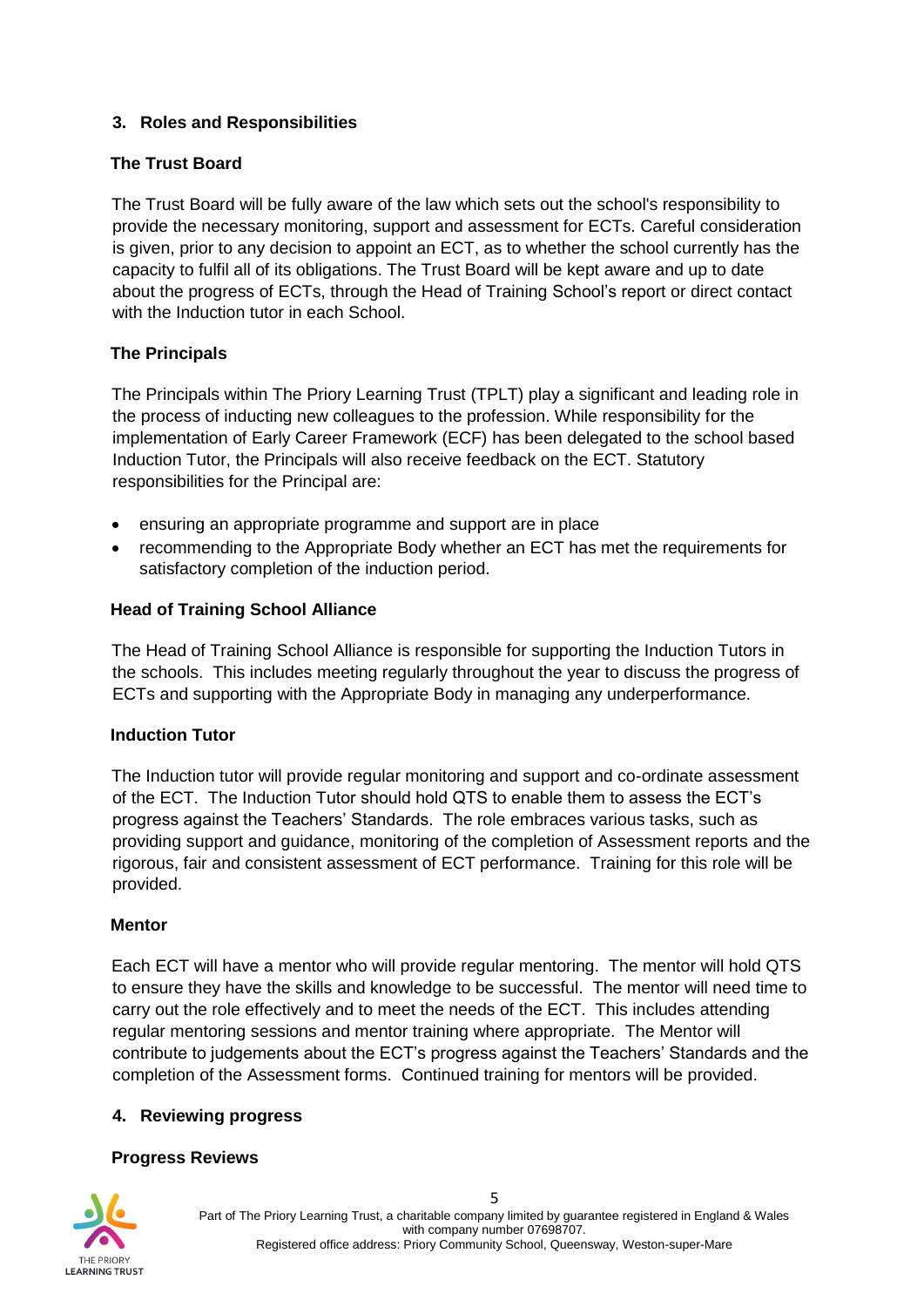The Induction Tutor will review the ECTs progress against the Teachers' Standards throughout the 2 year induction period with progress reviews taking place in each term where a formal assessment is not scheduled. A record of each progress review will be kept and will state whether the ECT is on track to successfully complete their induction.

## **Formal assessments**

Formal assessments will be completed in the final term of the first year and the final term of the second year of induction by the Induction tutor or Principal. The final assessment meeting is at the end of the induction period and will form the basis of the Principal's recommendation to the Appropriate Body as to whether the ECTs performance against the Teachers' Standards is satisfactory, unsatisfactory or whether or not an extension should be considered. This report should be signed by all involved and submitted to the Appropriate Body within 10 days of the meeting.

# **5. At risk procedures**

If any ECT encounters difficulties with meeting the Teachers' Standards, the following procedures will be put into place:

- A meeting to set the support needed to address any weaknesses will be arranged
- A support plan will be agreed based on attainable targets for action set for a minimum of 4 weeks, with specific and practical steps outlined for securing an improvement in practice
- experienced colleagues will model aspects of good practice so that the ECT can focus attention on particular areas of teaching through observation
- early warning of the risk of failure will be given to the ECT and the school's concerns communicated to the Appropriate Body, without delay

Where an ECT has continuing difficulties, further support, advice and direction will be given. Areas of concern will be re-defined and clarified and the necessary improvements required clearly set out.

In a few particularly serious cases it may be necessary to instigate capability procedures at a stage before the end of the induction period. This may ultimately lead to dismissal.

# **6. Addressing ECT Concerns**

If an ECT has any concerns about the induction, mentoring and support programme, these should be raised within the school with the Induction Tutor in the first instance. Where the school does not resolve them the ECT should raise concerns with the Head of Training School and then the Appropriate Body (AB) contact.

# **7. Policy Review**

This policy is reviewed annually by the Trust and where materially amended is consulted on, where necessary. We will monitor the application and outcomes of this policy to ensure it is working effectively.



6